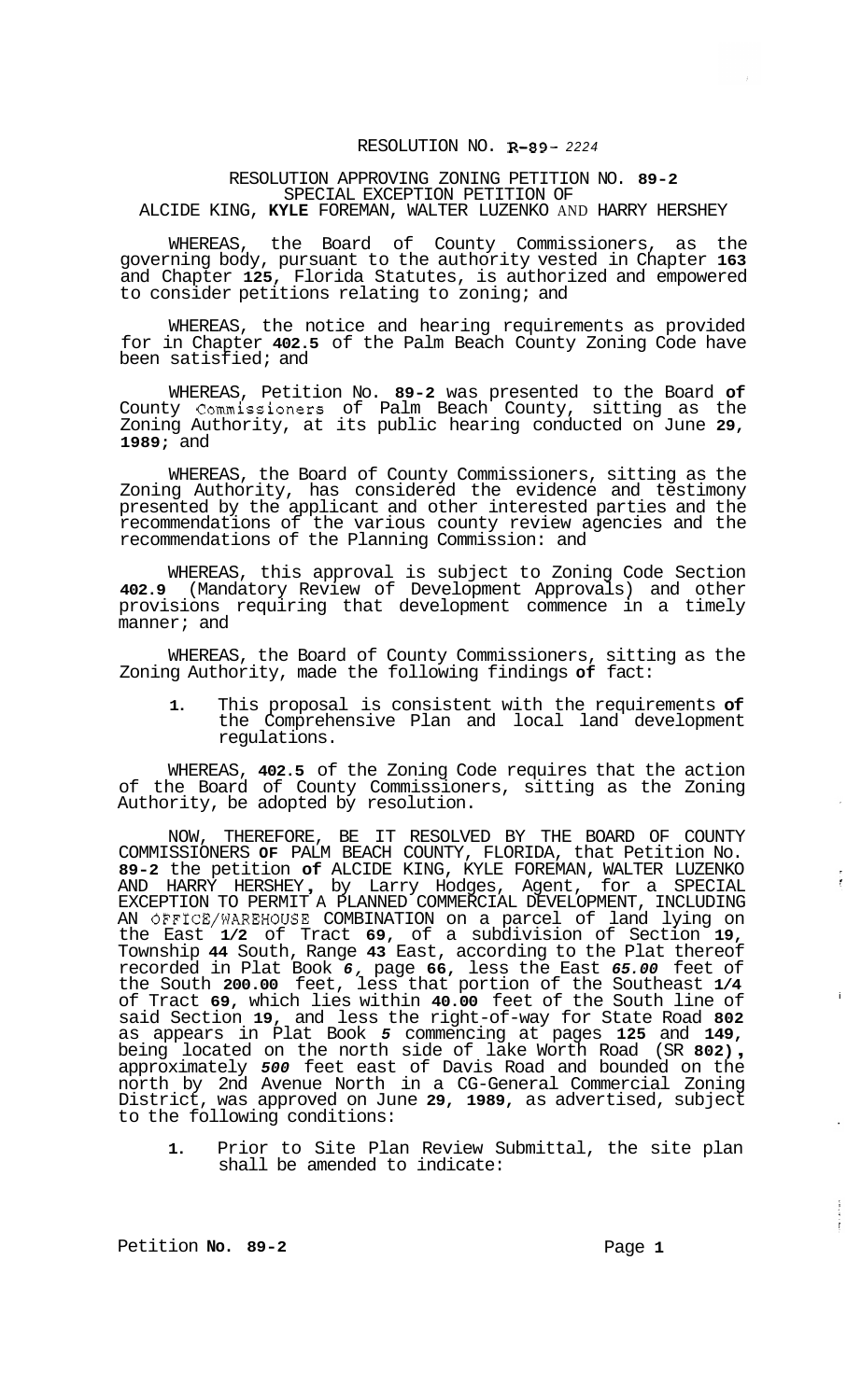- a. The reorientation of the warehouse bay doors away from residential zoned properties and rights-of-way;
- b. How the office and warehouse spaces will function. The site plan shall show locations of storage bay doors, loading areas and office doors;
- C. Along the east property line abutting residential zoning:
	- **1. A** six *(6)* foot high concrete block and stucco wall; and,
	- **2.** Native canopy trees ten **(10)** feet in height, minimum six *(6)* feet canopy spread, planted twenty **(20)** feet on center on the outside of the six *(6)*  foot wall.
- d. A twelve foot by thirty foot (12'x30') loading space located behind the northwest retail building.
- **2.**  Security lighting shall be low intensity and directed away from surrounding residences through the use of house side shields. Lighting fixtures shall not exceed twelve **(12)** feet in height.
- 3. **No** loudspeakers or public address system shall be permitted on site.
- **4.**  Sewer service is available **to** the property. Therefore, no septic tank shall be permitted to the site.
- **5.**  Water service is available to the property. Therefore, no well shall be permitted on the site to provide potable water.
- *6.*  The Developer shall provide discharge control and treatment for the stormwater runoff in accordance with all applicable agency requirements in effect at the time of the permit application. However, at a minimum, this development shall retain onsite the stormwater runoff generated by a three (3) year-one **(1)** hour storm with a total rainfall of 3 inches as required by the Permit Section, **Land Development Division.** In the event that the subject site abuts a Department of Transportation maintained roadway, concurrent approval from the Florida Department of Transportation will also be required. The drainage system shall be maintained in an acceptable condition as approved by the County Engineer. In the event that the drainage system is not adequately maintained as determined by the County Engineer, this matter Will be referred to the Code Enforcement Board for enforcement.
- *7.*  The Developer shall design the drainage system such that drainage from those areas which may contain hazardous **or** undesirable waste shall be separate from stormwater runoff from the remainder of the site.

Petition No. 89-2 **Page 2 Page 2**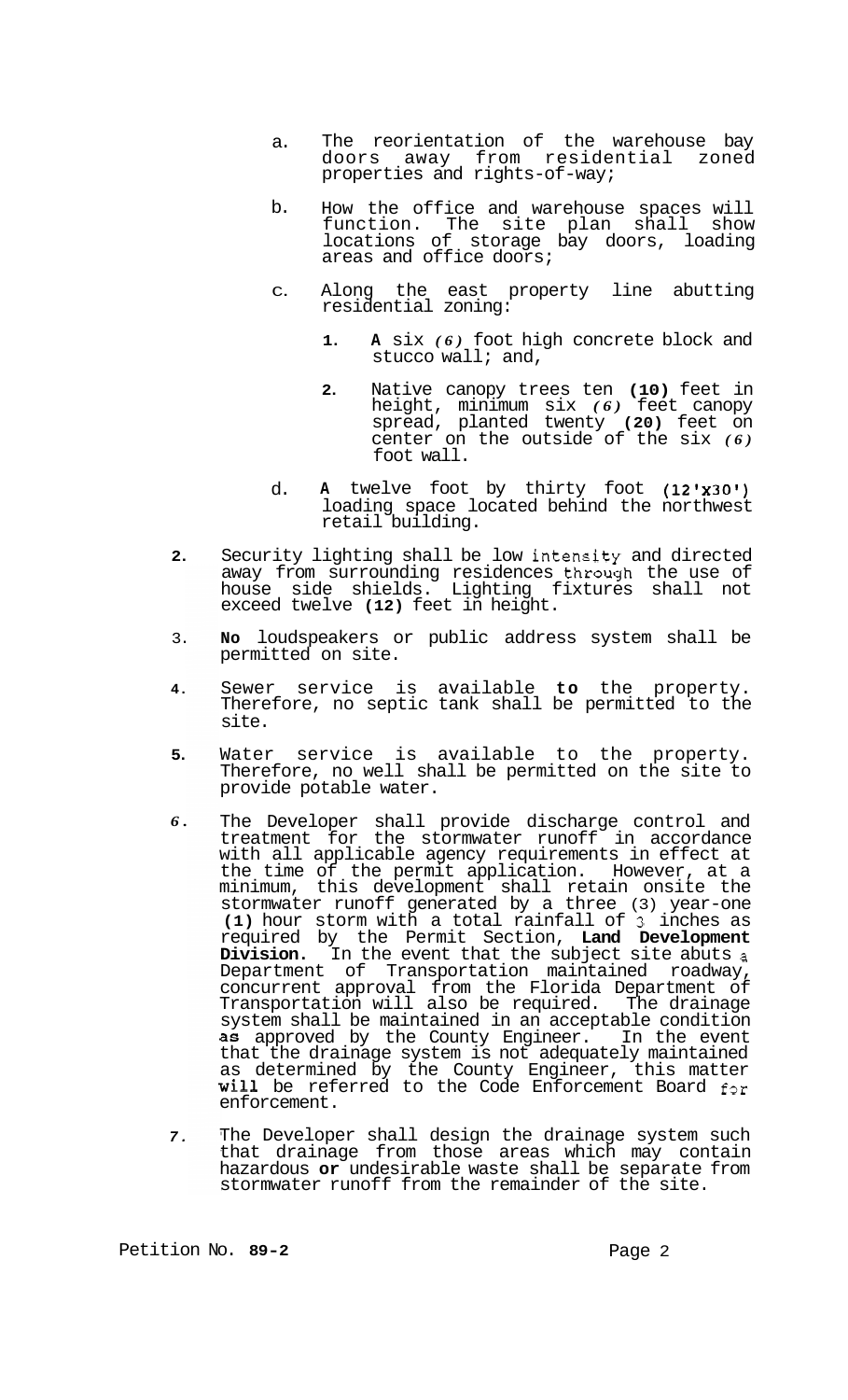- **8.** Within **90** days of approval of this project, the property owner shall convey to Palm Beach County Land Development Division by road right-of-way warranty deed for 2nd Avenue North, **40** feet from centerline free of all encumbrances and encroachments. Property owner shall provide Palm Beach County with sufficient documentation acceptable to the Right of Way Acquisition Section to ensure that the property is<br>, free of all encumbrances and encroachments. Right-,free of all encumbrances and encroachments. Right- of-way conveyances shall also include "Safe Sight Corners" where appropriate at intersections as determined by the County Engineer.
- **9.** The Property owner shall construct a right turn lane, east approach on Lake Worth Road at the project's entrance road concurrent with onsite paving and<br>drainage improvements. Construction shall be Construction shall be completed prior to the issuance of a Certificate of Occupancy.
- **10.** The Developer shall pay a Fair Share Fee in the amount and manner required by the "Fair Share Contribution for Road Improvements Ordinance" as it presently exists or as it may from time to time be amended. The Fair Share Fee for this project presently is **\$21,003.00 (784** trips **X \$26.79** per trip).
- **11.** In addition the Developer shall contribute the amount of **\$3,152.00** as established in Article **V** Section **3**  (Insignificant Project Standard) of the Traffic Performance Standards Code. These total funds of **\$3,152.00** shall be paid prior to the issuance of the first Building Permit.
- **12. If** the "Fair Share Contribution for Road Improvements Ordinance" is amended to increase the Fair Share Fee,<br>this additional amount of  $$3, 152.00$  shall be additional amount credited toward the increased Fair Share Fee.
- **13.** The use of the site shall be limited to **5,000** square feet of retail space and **22,200** square feet of office/warehouse.
- **14. No** off premise signs shall be permitted on site.
- **15.** Failure to comply with any conditions of approval may result in the denial or revocation of a building permit; the issuance of a stop work order: the denial of a Certificate of Occupancy on any building or structure: or the denial or revocation of any permit or approval for any developer-owner, commercialowner, lessee, or user of the subject property. Appeals from such action may be taken to the Palm Beach County Board of Adjustment or as otherwise provided in the Palm Beach County Zoning Code.